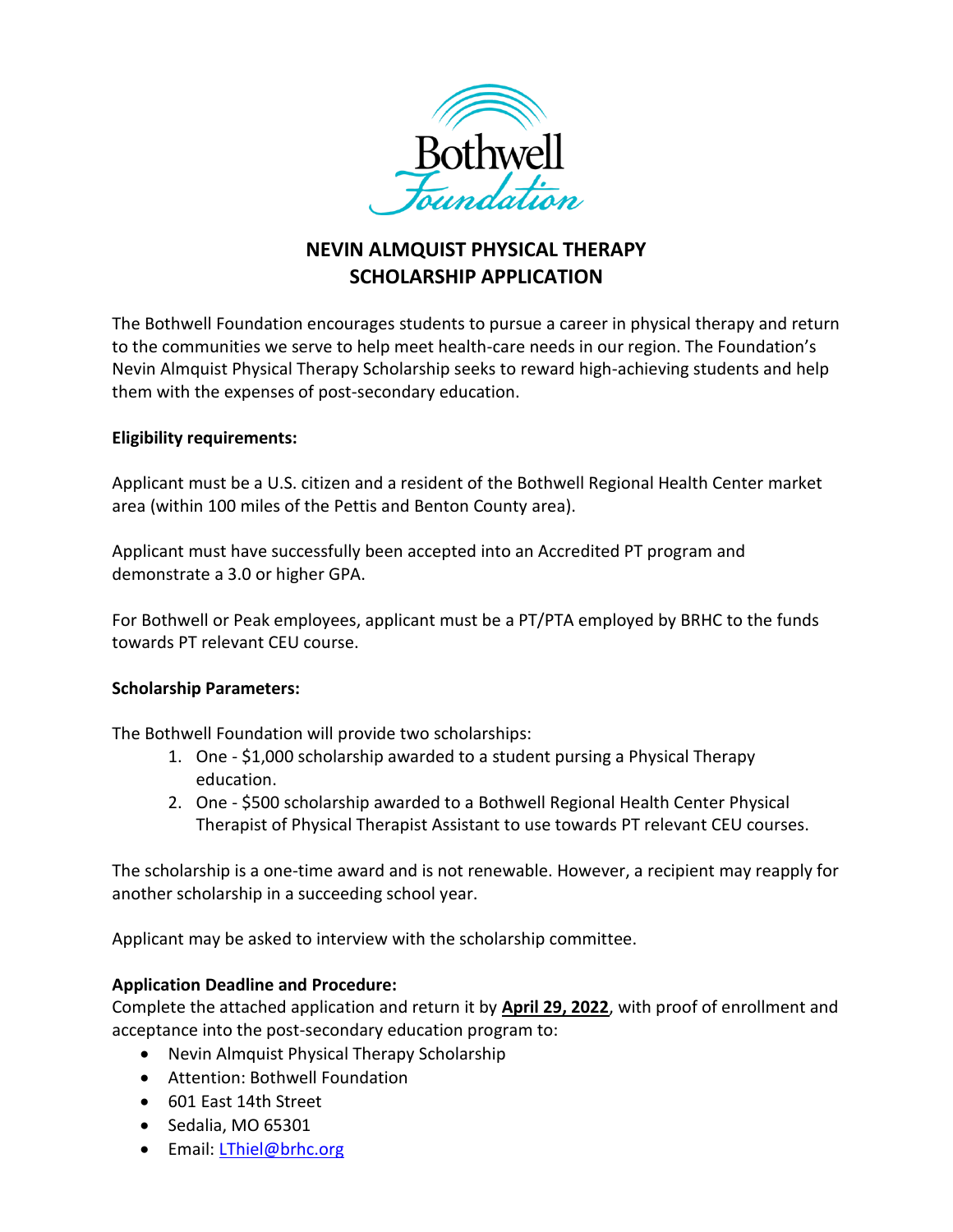## **NEVIN ALMQUIST PHYSICAL THERAPY SCHOLARSHIP APPLICATION FORM**

| Please type or print.                                                                                     |      |       |        |  |  |  |  |
|-----------------------------------------------------------------------------------------------------------|------|-------|--------|--|--|--|--|
| <b>Personal Data:</b>                                                                                     |      |       |        |  |  |  |  |
|                                                                                                           |      |       |        |  |  |  |  |
| Last name                                                                                                 |      | First | Middle |  |  |  |  |
|                                                                                                           |      |       |        |  |  |  |  |
|                                                                                                           | City | State | Zip    |  |  |  |  |
|                                                                                                           |      |       |        |  |  |  |  |
|                                                                                                           |      |       |        |  |  |  |  |
| <b>Educational Information:</b><br>Name and address of education program to which you have been accepted: |      |       |        |  |  |  |  |
|                                                                                                           |      |       |        |  |  |  |  |
|                                                                                                           |      |       |        |  |  |  |  |
| What degree/certification are you seeking?                                                                |      |       |        |  |  |  |  |
| Will you be a part-time or full-time student? __________________________________                          |      |       |        |  |  |  |  |
| Date of term for which funds are requested: Month ______________ Year__________                           |      |       |        |  |  |  |  |
| Anticipated date you will receive your degree/certification:                                              |      |       |        |  |  |  |  |